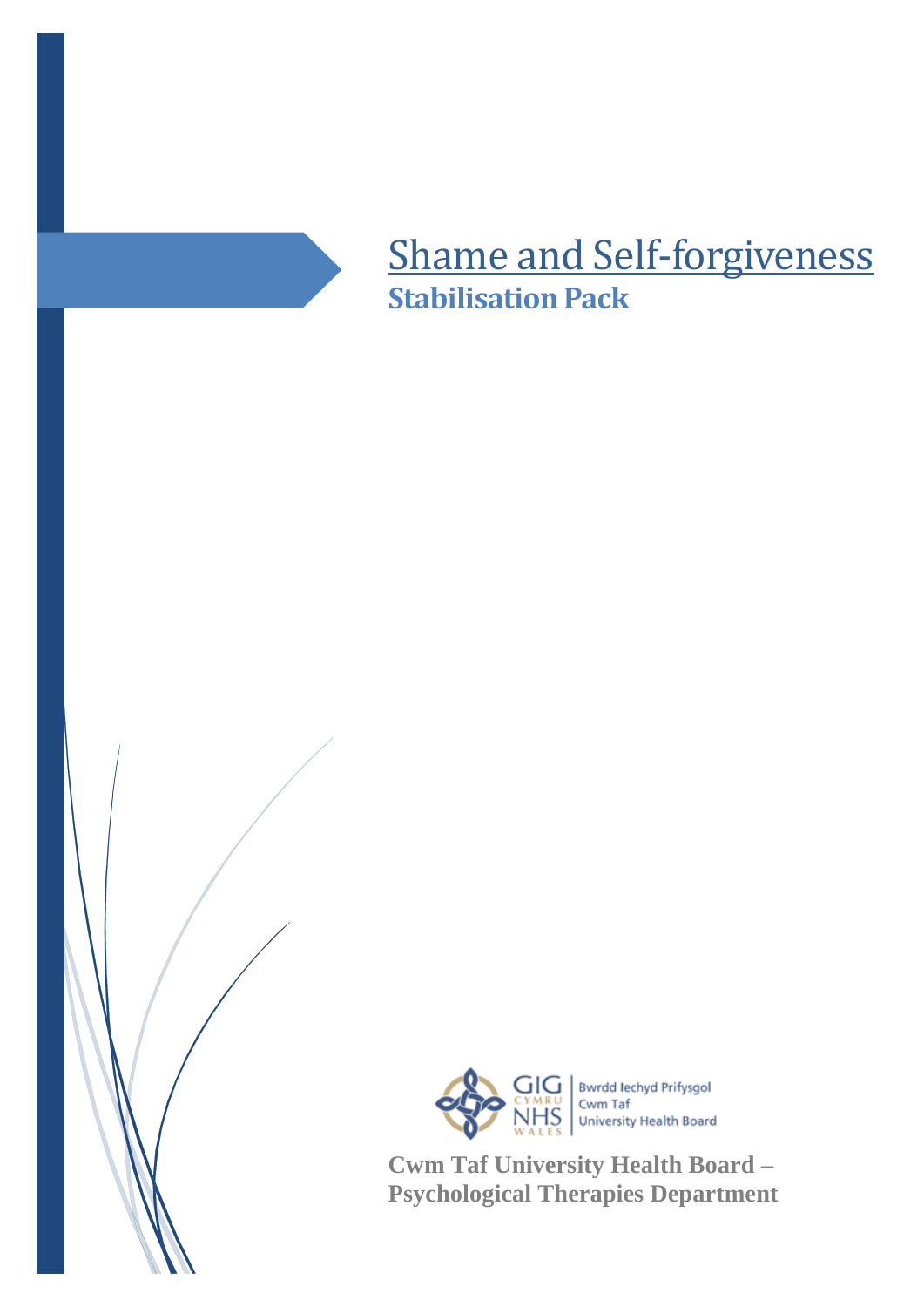# Shame and Self-forgiveness

As if facing the trauma was not enough in itself, many trauma survivors blame themselves for the awful things that have happened to them and as a result, feel ashamed and guilty. For many people, recovery from trauma will involve overcoming these feelings.

> **Here are some common statements from people who blame themselves for their trauma:-**

#### 'It is my fault because I didn't try to stop it.'

Many people who survive traumas such as sexual abuse or domestic violence are told that the trauma is their fault, and that it happened because they were bad or deserved it or were in some way responsible for it*.* For example, people who sexually abuse children plan their words and actions very carefully. If they can persuade the child that awful things will happen if anyone knows what is going on, or that this is a special secret, or that the child somehow wanted this to happen, they will be able to carry on the abuse. The child will feel too confused or frightened to confide in anyone, and will believe that the abuse is their fault in some way. Later on in life, they may look back and blame themselves for not stopping it.

A similar situation happens in domestic violence, where the man (or occasionally the woman) blames their violence and controlling behaviour on their partner. The partner begins to believe that they have somehow caused or deserve the abuse by being inadequate or worthless. They may conceal what is going on out of a sense of shame. This allows the abuser to continue their behaviour.

#### 'It is my fault because I didn't try to escape.'

In the section on 'How does trauma affect the mind and body?' we saw how when we are faced with a threat, our brains and bodies respond automatically in three main ways; fight, flight or freeze. These are automatic responses which have evolved to increase our chances of survival, and which we cannot control. For example, people who are assaulted will often 'freeze'. This is a normal response to an overwhelming threat such as rape. The legal system now acknowledges that even if rape victims did not fight back, this doesn't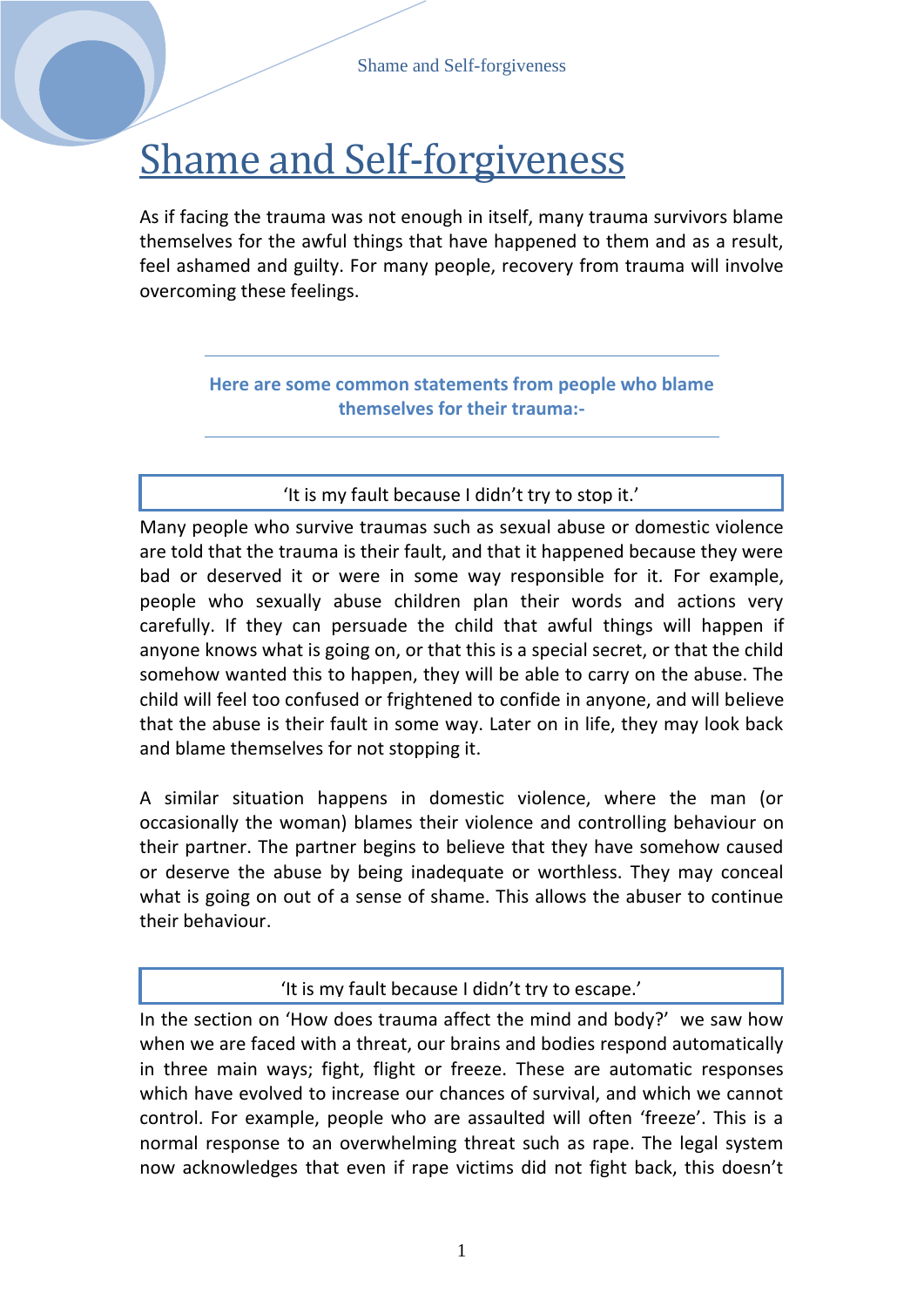mean they consented to what was done to them. The same 'freeze' response is often seen in other threatening situations, such as a child who witnesses domestic violence.

Sometimes the brain chooses another response  $-$  for example, people may run and hide under threat of a physical assault. Again, this is a normal inbuilt reaction to danger, and not a sign of being cowardly.

#### *'It is my fault because I enjoyed some of the attention f* 'It is my fault because I enjoyed some of the attention from the abuser' *rom the abuser'*

Trauma is especially confusing when it is inflicted by someone the person loved and was close to; for example, when a child was abused by a parent, relative or favourite teacher. It is natural for children to want affection and cuddles. Abusers know this, and will often use a child's trust and vulnerability to get close to them. In fact, they often pick children who are already vulnerable because of loneliness or neglect. Once they have gained the child's trust, the affection gradually turns to abuse. The child may then feel guilty because they welcomed the cuddles and attention at first. In fact, what has happened is that the abuser has taken advantage of their innocence and trust and their natural need for affection. The child has no need to feel guilty at all.

**Trauma and abuse are never the fault of the victim**

*It is important to remember that nobody deserves to be abused.* Domestic violence, sexual abuse and other forms of abuse are crimes. Whatever the circumstances, these actions are the responsibility of the abuser, not the person who has been abused.

It can be difficult to accept that you were not able to predict or prevent the trauma from happening. In fact, it may be easier to blame yourself than to accept the awful feelings of powerlessness. However, as we have noted, in reality, traumatic events are out of our control and very often there wasn't anything that you could have done. Children are often the least powerful and most vulnerable victims of abuse and are not able to stop the terrible things that happen to them, because they are dependent on others for their survival. If you look back with the help of a friend, counsellor or mental health worker, you will be able to see that *you did the only things that you felt able to do at the time, in order to survive and reduce the danger.* You coped as well as you possibly could at the time. In fact, you may be able to see that you and your body used some very clever and creative ways to survive.